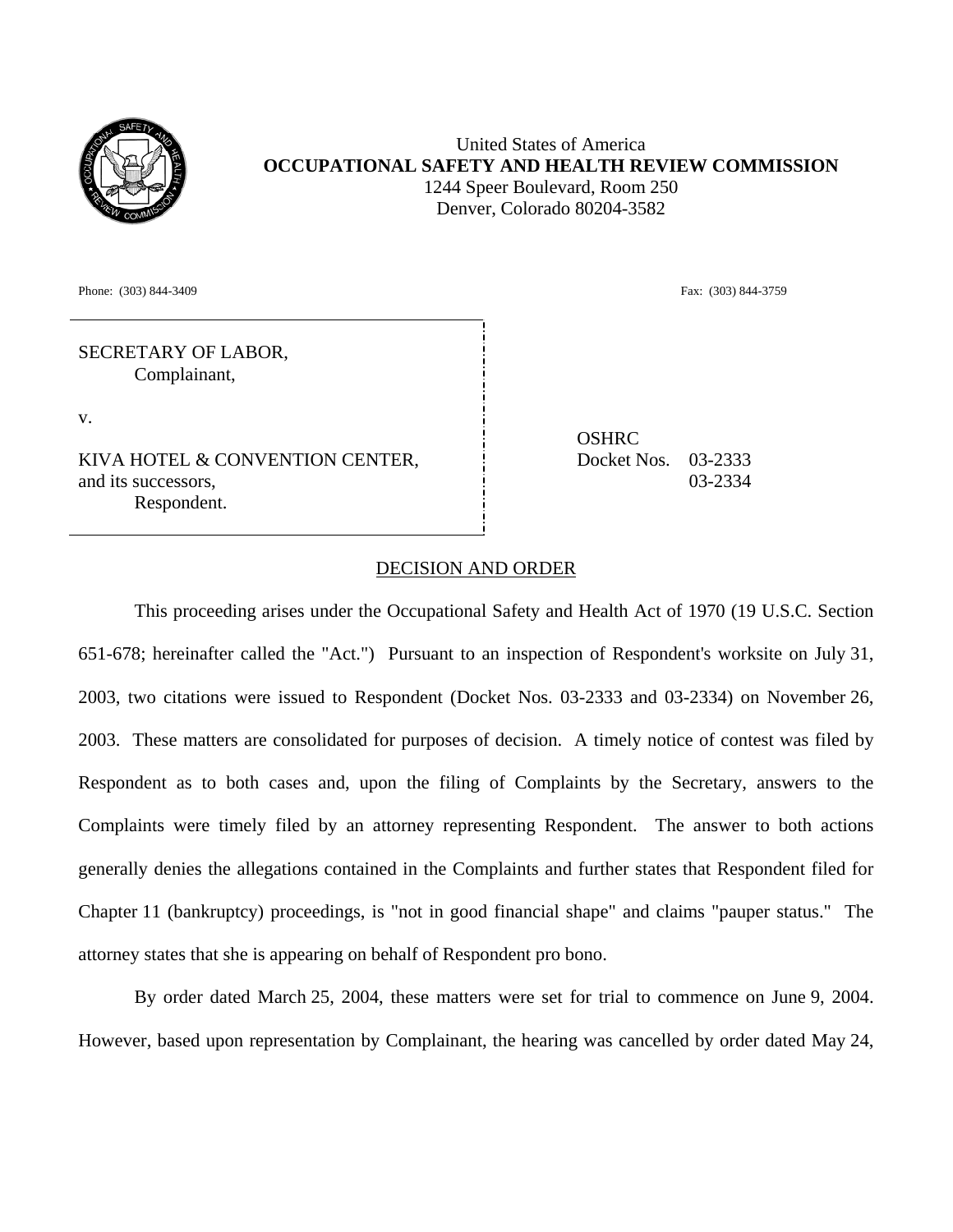2004 on the ground that the matter had been settled. The parties were directed to submit the settlement documents no later than June 23, 2004. That period was extended until July 9, 2004. No settlement agreement was filed by the parties.

 On September 28, 2004, a telephone conference was held between the undersigned and the parties at which time it was revealed that Respondent is no longer in business and the principal owner cannot be located by Respondent's attorney. The attorney stated that she believed Respondent's owner had returned to India. She further stated that Respondent's owner was a friend and she filed answers on his behalf as a favor. Although Respondent's attorney has not filed a motion to withdraw from this matter, she stated that she would no longer represent Respondent because she was unable to contact her client.

 By order dated September 30, 2004, Complainant was directed to file an appropriate motion to conclude this matter. On October 20, 2004, Complainant filed a motion for summary judgment in both cases. The motion for judgment in Complainant's favor is based upon Respondent's failure to file responses to requests for admissions served upon Respondent's representative. Those requests ask Respondent to admit each element of each alleged violation as well as the jurisdictional basis for the action. No responses to the request for admissions were filed by Respondent. Thus, pursuant to Rule 36, Fed. R. Civ. P. and Commission Rule 54, the requests are deemed admitted by Respondent.

 As of this date, no response to Complainant's motion for summary judgment has been received by the undersigned. Thus, it is clear that Respondent and its representative have abandoned any and all defenses to the citations. In view of Respondent's refusal to participate in the litigation of these matters, the notice of contest dated December 17, 2003 as to both citations is vacated and the citations and proposed penalties are AFFIRMED.